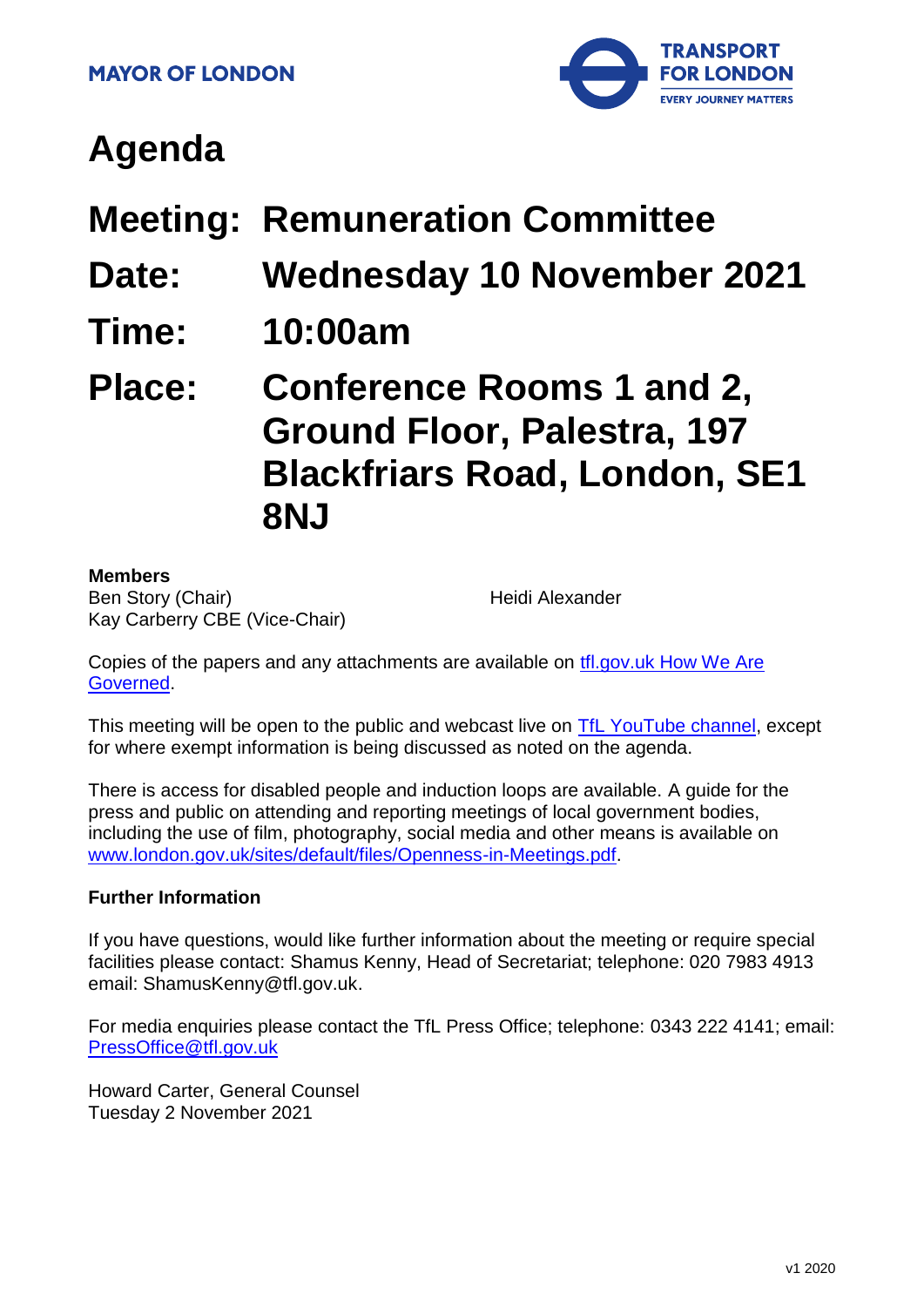**Agenda Remuneration Committee Wednesday 10 November 2021**

## **1 Apologies for Absence and Chair's Announcements**

#### **2 Declarations of Interests**

General Counsel

**Members are reminded that any interests in a matter under discussion must be declared at the start of the meeting, or at the commencement of the item of business.** 

**Members must not take part in any discussion or decision on such a matter and, depending on the nature of the interest, may be asked to leave the room during the discussion.**

**3 Minutes of the Meeting of the Committee held on 7 July 2021** (Pages 1 - 6)

General Counsel

**The Committee is asked to approve the minutes of the meeting of the Committee held on 7 July 2021 and authorise the Chair to sign them.**

**4 Matters Arising, Actions List and Use of Delegated Authority** (Pages 7 - 12)

General Counsel

**The Committee is asked to note the updated actions list and the use of Chair's Action.**

**5 Approach to Strategic Workforce Planning** (Pages 13 - 22)

Chief People Officer and Director of Diversity, Inclusion and Talent

**The Committee is asked to note the paper.**